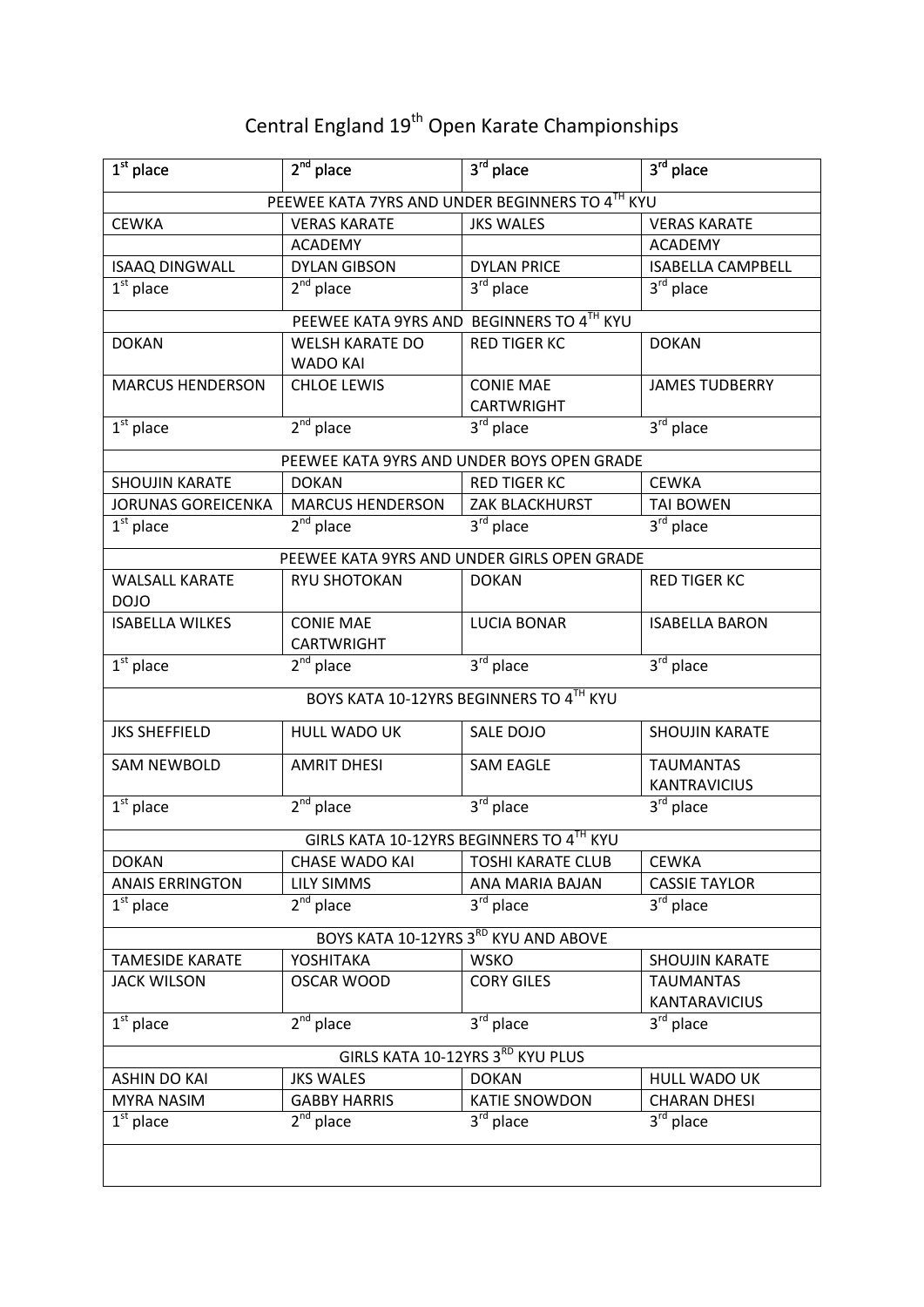| BOYS 13-15YRS 3RD BEGINNERS TO 4TH KYU |                        |                                            |                         |  |
|----------------------------------------|------------------------|--------------------------------------------|-------------------------|--|
| <b>SHOUJIN KARATE</b>                  | RYU SHOTOKAN           | <b>JKS WALES</b>                           | <b>VERAS KARATE</b>     |  |
|                                        |                        |                                            | <b>ACADEMY</b>          |  |
| <b>MANTAS GOREICENKA</b>               | <b>JOE MORRELL</b>     | <b>SEAN BARTON</b>                         | <b>HARRY ELVES</b>      |  |
| $1st$ place                            | $2nd$ place            | $3rd$ place                                | $3rd$ place             |  |
|                                        |                        | GIRLS 13-15YRS BEGINNERS TO 4TH KYU        |                         |  |
| <b>DOKAN</b>                           | <b>DOKAN</b>           | <b>DOKAN</b>                               | <b>SHOUJIN KARATE</b>   |  |
| <b>EMMA SNAITH</b>                     | <b>BETH KERR</b>       | <b>ANAIS ERRINGTON</b>                     | <b>GABIJA</b>           |  |
|                                        |                        |                                            | <b>GORELCENKAITE</b>    |  |
| $1st$ place                            | $2nd$ place            | $3rd$ place                                | 3rd place               |  |
|                                        |                        |                                            |                         |  |
|                                        |                        | BOYS 13-15YRS 3RD KYU AND ABOVE            |                         |  |
| <b>JKS WALES</b>                       | <b>CHASE WADO KAI</b>  | <b>WELSH KARATE</b>                        | <b>SAMURAI MARTIAL</b>  |  |
|                                        |                        | <b>COLLECTIVE</b>                          | <b>ARTS</b>             |  |
| <b>HARRY DAVIES</b>                    | MITCHELL BRADLEY       | <b>OWEN DAVIES</b>                         | <b>SAM HILL</b>         |  |
| $1st$ place                            | $2^{nd}$ place         | $3rd$ place                                | 3rd place               |  |
|                                        |                        | GIRLS KAAT 13-15YRS 3RD KYU AND ABOVE      |                         |  |
| <b>BARNSLEY SHINDO KAI</b>             | <b>ASHIN DO KAI</b>    | <b>DOKAN</b>                               | <b>HULL AND EAST</b>    |  |
|                                        |                        |                                            | <b>RIDING</b>           |  |
| <b>LAUREN FRETWELL</b>                 | <b>MYRA NASIM</b>      | <b>SADIE STONER</b>                        | <b>LUCY DALTON</b>      |  |
| $1st$ place                            | $2nd$ place            | $3rd$ place                                | $3rd$ place             |  |
|                                        |                        | MALE 16 YRS AND ABOVE BEGINNERS TO 4TH KYU |                         |  |
| <b>SHINKEN DOJO</b>                    | <b>SHOUJIN KARATE</b>  | <b>RUACH</b>                               | <b>WALSALL KARATE</b>   |  |
|                                        |                        |                                            | <b>DOJO</b>             |  |
| <b>BRAD EMERSON</b>                    | <b>JACK MEDHURST</b>   | <b>JUSTIN SCRIVEN</b>                      | <b>MARLON ARMSTRONG</b> |  |
| $1st$ place                            | $2nd$ place            | $3rd$ place                                | 3rd place               |  |
|                                        |                        | MALE 16YRS AND ABOVE 3RD KYU AND ABOVE     |                         |  |
| <b>KHALSA CHAMPIONS</b>                | KOKU SAI KARATE        | <b>JKS WALES</b>                           | <b>CHKA</b>             |  |
|                                        | <b>SCOTLAND</b>        |                                            |                         |  |
| <b>KIERAN NUNKOO</b>                   | <b>DAVID JOHNSTON</b>  | <b>LLOYD BIRT</b>                          | <b>ADAM PETERS</b>      |  |
| $1st$ place                            | $2nd$ place            | $3^{\text{rd}}$ place                      | 3rd place               |  |
|                                        |                        |                                            |                         |  |
|                                        |                        | FEMALE 16YRS AND ABOVE 3RD KYU AND ABOVE   |                         |  |
| <b>BARNSLEY SHINDO KAI</b>             | <b>BARKING ABBEY</b>   | <b>WELSH KARATE</b>                        | <b>DOKAN</b>            |  |
|                                        | <b>ISHINRYU</b>        | <b>COLLECTIVE</b>                          |                         |  |
| <b>LAUREN FRETWELL</b>                 | <b>KELLY HOINVILLE</b> | <b>KATHRYN COLLIS</b>                      | <b>SADIE STONER</b>     |  |
| $1st$ place                            | $2nd$ place            | $3rd$ place                                | 3 <sup>rd</sup> place   |  |
| MALE OVER 35YRS KATA                   |                        |                                            |                         |  |
| <b>WALSALL KARATE</b>                  | <b>JKS ENGLAND</b>     | <b>WADO RYU KARATE</b>                     | <b>WALSALL KARATE</b>   |  |
| <b>DOJO</b>                            |                        | <b>ACADEMY</b>                             | <b>DOJO</b>             |  |
| <b>SHARIF EBRAHIMI</b>                 | <b>BEN RICHARDSON</b>  | <b>CHRIS GRUNDY</b>                        | <b>MARLON AMULONG</b>   |  |
| $1st$ place                            | $2nd$ place            | $3rd$ place                                | 3 <sup>rd</sup> place   |  |
| FEMALE OVER 30YRS KATA                 |                        |                                            |                         |  |
| <b>VERAS KARATE</b>                    | <b>VERAS KARATE</b>    | <b>SPORTS KARATE</b>                       | SAMURAI MARTIAL         |  |
| <b>ACADEMY</b>                         | <b>ACADEMY</b>         | <b>ACADEMY</b>                             | <b>ARTS</b>             |  |
| <b>METTE MCLARNEY</b>                  | <b>DONNA BLAKE</b>     | <b>MAZ PAGE</b>                            | <b>BEGONA VILLACE</b>   |  |
| $1st$ place                            | $2^{nd}$ place         | $3rd$ place                                | 3rd place               |  |
|                                        |                        |                                            |                         |  |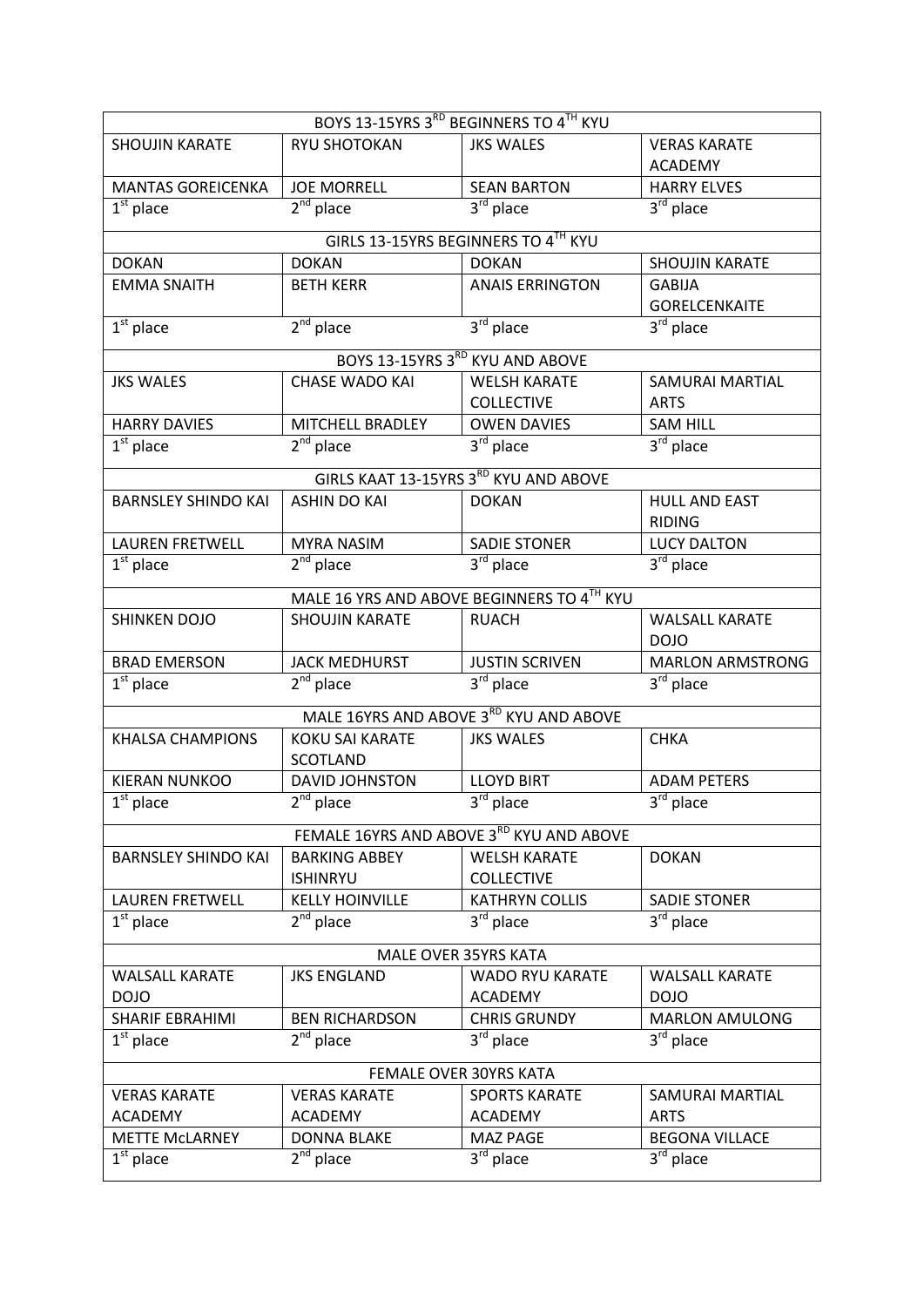| PAIRS KATA 9YRS AND UNDER          |                                       |                                       |                                       |  |
|------------------------------------|---------------------------------------|---------------------------------------|---------------------------------------|--|
| <b>DOKAN</b>                       | <b>CEWKA</b>                          | <b>WIKF</b>                           | <b>DOKAN</b>                          |  |
| <b>DOKAN A</b>                     | <b>CEWKA</b>                          | <b>WIKF ENGLAND</b>                   | <b>DOKAN B</b>                        |  |
| $1st$ place                        | $2nd$ place                           | $3rd$ place                           | $3^{\overline{\text{rd}}}$ place      |  |
|                                    |                                       | PAIRS KATA 10-12YRS                   |                                       |  |
| <b>DOKAN</b>                       | <b>DOKANE</b>                         | <b>HULL WADO UK</b>                   | <b>CHASE WADO KAI</b>                 |  |
| <b>DOKAN B</b>                     | <b>DOKAN</b>                          | HULL WADO UK                          | <b>CHASE WADO KAI</b>                 |  |
| $1st$ place                        | $2nd$ place                           | 3 <sup>rd</sup> place                 | 3 <sup>rd</sup> place                 |  |
|                                    |                                       | PAIRS KATA 13-15YRS                   |                                       |  |
| <b>JKS ENGLAND</b>                 | SALE DOJO                             | <b>HULL AND EAST</b><br><b>RIDING</b> | <b>DOKAN</b>                          |  |
| <b>JKS ENGLAND</b>                 | SALE DOJO                             | <b>HULL AND EAST</b>                  | <b>DOKAN B</b>                        |  |
| HARRISON/REEVE                     |                                       | <b>RIDING</b>                         |                                       |  |
| $1st$ place                        | $2nd$ place                           | $\overline{3}^{\text{rd}}$ place      | $3rd$ place                           |  |
|                                    |                                       | PAIRS KATA 16YRS AND ABOVE            |                                       |  |
| <b>JKS ENGLAND</b>                 | <b>JKS WALES</b>                      | <b>WKC</b>                            | SHITO-KAI                             |  |
| <b>JKS ENGLAND</b>                 | <b>JKS WALES</b>                      | <b>WELSH KARATE</b>                   | <b>SAMURAI MARTIAL</b>                |  |
|                                    |                                       | <b>COLLECTIVE</b>                     | <b>ARTS</b>                           |  |
| $1st$ place                        | $2nd$ place                           | 3 <sup>rd</sup> place                 | $3^{\text{rd}}$ place                 |  |
|                                    |                                       | TEAM KATA 12YRS AND UNDER             |                                       |  |
| <b>DOKAN</b>                       | <b>WALSALL KARATE</b><br><b>DOJO</b>  | <b>DOKAN</b>                          | <b>DOKAN</b>                          |  |
| <b>DOKAN D</b>                     | <b>WALSALL KARATE</b><br><b>DOJO</b>  | <b>DOKAN B</b>                        | <b>DOKANE</b>                         |  |
| $1st$ place                        | $2nd$ place                           | 3rd place                             | 3 <sup>rd</sup> place                 |  |
|                                    |                                       | TEAM KATA 13-15YRS                    |                                       |  |
| <b>DOKAN</b>                       | <b>HULL AND EAST</b><br><b>RIDING</b> | <b>RED TIGER KC</b>                   | <b>RED TIGER KC</b>                   |  |
| <b>DOKAN B</b>                     | <b>HULL AND EAST</b><br><b>RIDING</b> | <b>RED TIGER</b>                      | <b>RED TIGER</b>                      |  |
| $\overline{1^{st}}$ place          | $2nd$ place                           | $3rd$ place                           | $3rd$ place                           |  |
| TEAM KATA 16YRS AND ABOVE          |                                       |                                       |                                       |  |
| <b>JKS ENGLAND</b>                 | <b>JKS WALES</b>                      | <b>WELSH KARATE</b>                   | <b>SAMURAI MARTIAL</b>                |  |
|                                    |                                       | <b>COLLECTIVE</b>                     | <b>ARTS</b>                           |  |
| <b>JKS</b>                         | <b>JKS WALES</b>                      | <b>WKC</b>                            | SHITO-KAI                             |  |
| $1st$ place                        | $2nd$ place                           | $3rd$ place                           | $3rd$ place                           |  |
| PEEWEE GIRLS 7YRS AND UNDER KUMITE |                                       |                                       |                                       |  |
| <b>CEWKA</b>                       | <b>DOKAN</b>                          | <b>RED TIGER KC</b>                   | <b>VERAS KARATE</b><br><b>ACADEMY</b> |  |
| ZAYNAB AHMADI                      | <b>LAILA HUNNAM</b>                   | <b>ISABELLA BARON</b>                 | <b>ISABELLA CAMPBELL</b>              |  |
| $\overline{1^{st}}$ place          | $2nd$ place                           | $3rd$ place                           | $3rd$ place                           |  |
|                                    |                                       |                                       |                                       |  |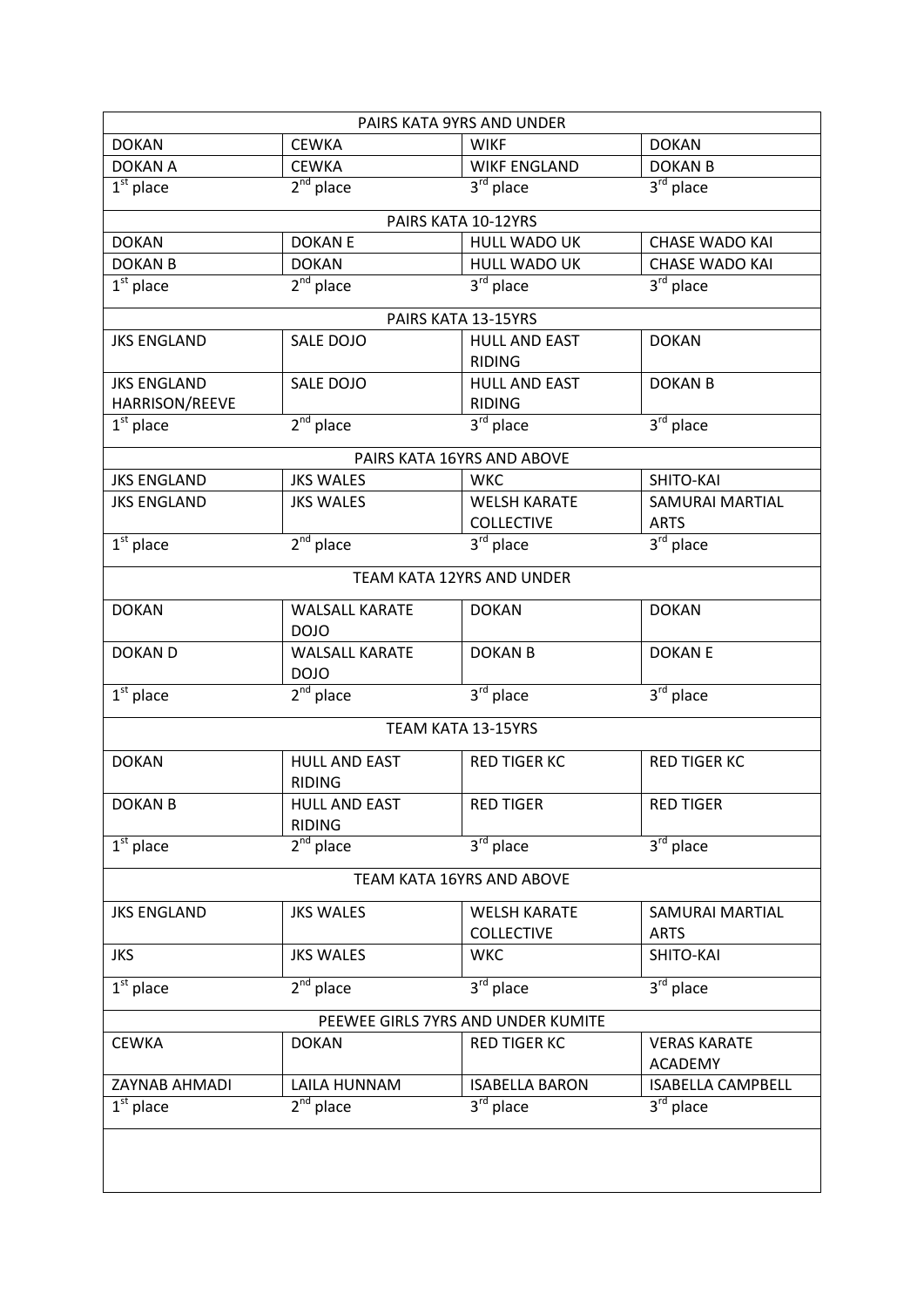| PEEWEE BOYS 7YRS AND UNDER          |                               |                                            |                                             |  |
|-------------------------------------|-------------------------------|--------------------------------------------|---------------------------------------------|--|
| <b>WIKF ENGLAND</b>                 | <b>WIKF ENGLAND</b>           | <b>VERAS KARATE</b>                        | <b>DOKAN</b>                                |  |
|                                     |                               | <b>ACADEMY</b>                             |                                             |  |
| <b>STEFANO</b>                      | <b>JARED BOYLE</b>            | <b>DYLAN GIBSON</b>                        | <b>MARK TUDBERRY</b>                        |  |
| <b>MICHAELIDES</b>                  |                               |                                            |                                             |  |
| $1st$ place                         | $2nd$ place                   | $3rd$ place                                | 3rd place                                   |  |
|                                     |                               | GIRLS 9YS AND UNDER 4FT 3 AND UNDER        |                                             |  |
| <b>EASTBANK KARATE</b>              | <b>SPORTS KARATE</b>          | <b>SHOUJIN KARATE</b>                      | <b>WIKF ENGLAND</b>                         |  |
|                                     |                               |                                            |                                             |  |
| <b>ANVI PANDIT</b>                  | <b>ACADEMY</b>                | <b>ATENE JURAITE</b>                       |                                             |  |
|                                     | ARABELLA<br><b>CARRUTHERS</b> |                                            | SOUHILA SAYAH                               |  |
| $1st$ place                         | $2^{nd}$ place                | $3rd$ place                                | 3 <sup>rd</sup> place                       |  |
|                                     |                               |                                            |                                             |  |
|                                     |                               | BOYS 9YS AND UNDER 4FT 3 AND UNDER         |                                             |  |
| <b>DOKAN</b>                        | <b>WIKF ENGLAND</b>           | <b>VERAS KARATE</b>                        | <b>CEWKA</b>                                |  |
|                                     |                               | <b>ACADEMY</b>                             |                                             |  |
| <b>MARCUS HENDERSON</b>             | <b>STEFANO</b>                | <b>JACK GENTILI-WALSH</b>                  | <b>HUSAIN HAIDARI</b>                       |  |
|                                     | <b>MICHAELIDES</b>            |                                            |                                             |  |
| $1st$ place                         | $2nd$ place                   | $3rd$ place                                | 3rd place                                   |  |
|                                     |                               |                                            |                                             |  |
|                                     |                               | GIRLS 9YRS AND UNDER AND OVER 4FT 3 KUMITE |                                             |  |
| <b>DOKAN</b>                        | <b>TOSHI KARATE CLUB</b>      | <b>DOKAN</b>                               | YAMAKAI                                     |  |
| <b>ISABELLA SHIELDS</b>             | RALUCA MARIA                  | <b>MADDISON TAYLOR</b>                     | IONA MCDONALD                               |  |
|                                     | <b>STOICA</b>                 |                                            |                                             |  |
| $1st$ place                         | $2nd$ place                   | $3rd$ place                                | 3rd place                                   |  |
|                                     |                               |                                            |                                             |  |
|                                     |                               |                                            |                                             |  |
|                                     |                               | BOYS 9YRS AND UNDER OVER 4FT 3 KUMITE      |                                             |  |
| <b>WIKF ENGLAND</b>                 | <b>RED TIGER KC</b>           | <b>HULL AND EAST</b>                       | <b>SHOUJIN KARATE</b>                       |  |
|                                     |                               | <b>RIDING</b>                              |                                             |  |
| <b>LOGAN WILKINS</b><br>$1st$ place | <b>ZACH BLACKHURST</b>        | LEO HUME<br>3 <sup>rd</sup> place          | <b>ETHAN MUNDT</b><br>3 <sup>rd</sup> place |  |
|                                     | $2nd$ place                   |                                            |                                             |  |
|                                     |                               |                                            |                                             |  |
|                                     |                               | GIRLS 10-11YRS BEGINNERS TO 4TH KYU        |                                             |  |
| <b>HALIFAX SPORT</b>                | <b>DOKAN</b>                  | <b>KHALSA CHAMPIONS</b>                    | <b>KHALSA CHAMPIONS</b>                     |  |
| <b>KARATE</b>                       |                               |                                            |                                             |  |
| <b>LYDIA SPELLMAN</b>               | <b>EMMA SNAITH</b>            | SAMANTHA WHITFIELD                         | <b>FLORANCE BRADLEY</b>                     |  |
| $\overline{1^{st}}$ place           | $2nd$ place                   | $3rd$ place                                | $3rd$ place                                 |  |
|                                     |                               |                                            |                                             |  |
| GIRLS 10-11YRS 3RD KYU PLUS         |                               |                                            |                                             |  |
| <b>JKS IRELAND</b>                  | <b>UECHI RYU GB</b>           | <b>DOKAN</b>                               | <b>DOKAN</b>                                |  |
| <b>NATASHA DOHERTY</b>              | <b>CHARLOTTE THOMAS</b>       | <b>KATIE HUNNAM</b>                        | <b>OLIVIA FELLOWS</b>                       |  |
|                                     |                               |                                            |                                             |  |
| $1st$ place                         | $2nd$ place                   | $3rd$ place                                | $3rd$ place                                 |  |
|                                     |                               | BOYS 10-11YRS 3RD KYU PLUS 4FT 8 AND UNDER |                                             |  |
| PC KARATE                           | MIDLAND KARATE                | <b>SPORTS KARATE</b>                       | RODING KARATE CLUB                          |  |
|                                     | <b>ASSOCIATION</b>            | <b>ACADEMY</b>                             |                                             |  |
| <b>JOE BLUNDELL</b>                 | <b>KYLE MACKAY</b>            | <b>SHIRO PAGE</b>                          | <b>LUKE MARTIN</b>                          |  |
| $1st$ place                         | $2^{nd}$ place                | $3rd$ place                                | 3rd place                                   |  |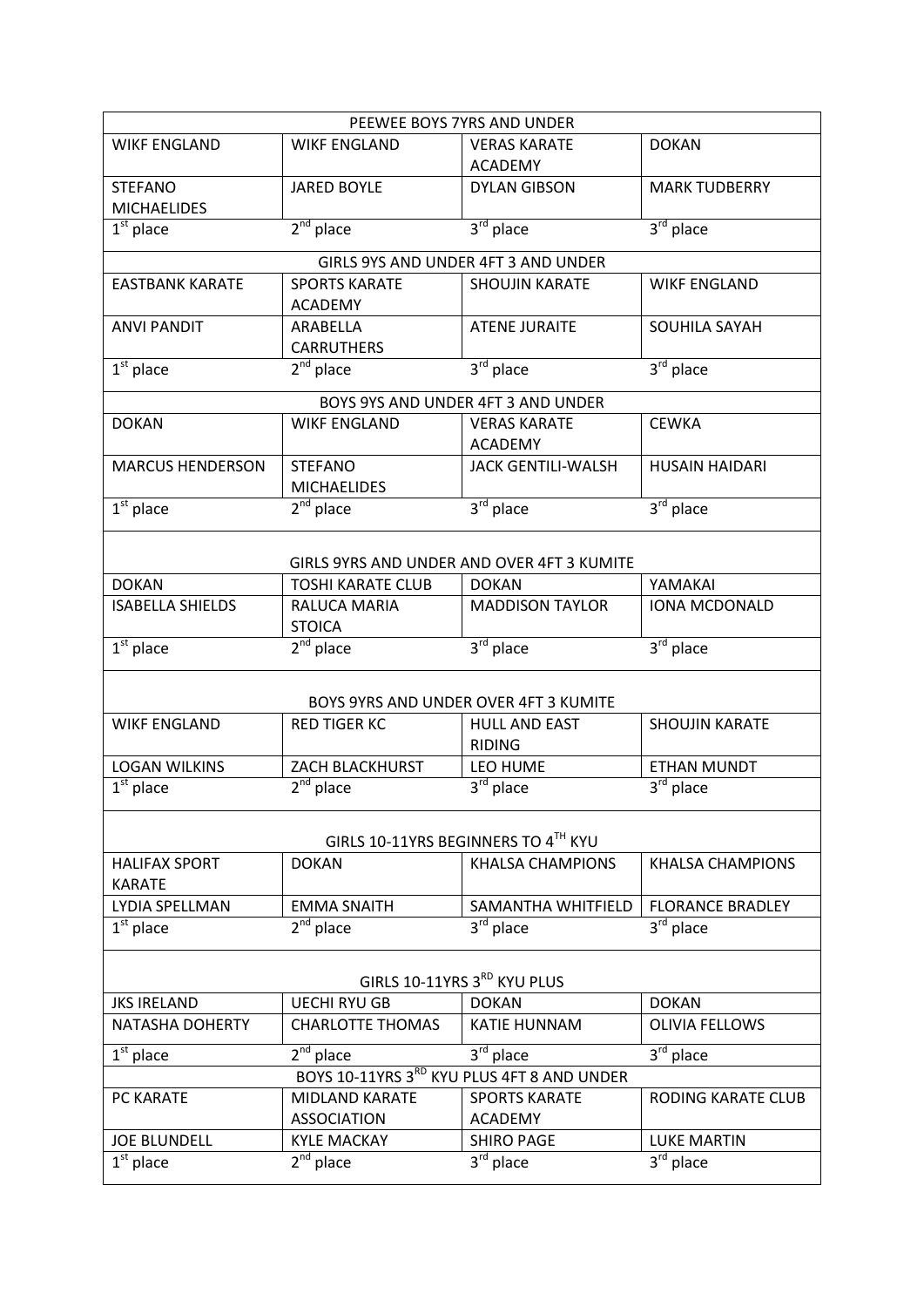| BOYS 10-11YRS 3RD KYU PLUS 4FT 8 AND OVER                          |                           |                                                    |                          |  |  |
|--------------------------------------------------------------------|---------------------------|----------------------------------------------------|--------------------------|--|--|
| <b>CEWKA</b>                                                       | <b>CHKA</b>               | <b>DOKAN</b>                                       | <b>CEWKA</b>             |  |  |
| <b>SAMUEL PHILLIPS</b>                                             | <b>CONNOR KEMP</b>        | LUKE CHATTERJE                                     | <b>APO FARS</b>          |  |  |
|                                                                    |                           | BOYS 10-11YRS BEGINNERS TO 4TH KYU 4FT 8 AND UNDER |                          |  |  |
| HULL WADO UK                                                       | SALE DOJO                 | <b>HULL AND EAST</b>                               | <b>KAISHO KARATE</b>     |  |  |
|                                                                    |                           | <b>RIDING</b>                                      |                          |  |  |
| <b>AMRIT DHESI</b>                                                 | <b>SAM EAGLE</b>          | <b>JIMMY WILSON</b>                                | <b>MAX COOPER</b>        |  |  |
| $2nd$ place<br>$3^{\text{rd}}$ place<br>$3rd$ place<br>$1st$ place |                           |                                                    |                          |  |  |
|                                                                    |                           | BOYS 10-11YRS BEGINNERS TO 4TH KYU 4FT 8 AND OVER  |                          |  |  |
| <b>KHALSA CHAMPIONS</b>                                            | <b>CEWKA</b>              | <b>SHOUJIN KARATE</b>                              |                          |  |  |
| <b>ZUKO ROBB</b>                                                   | PHARRELL WILSON           | <b>TAUMANTAS</b>                                   |                          |  |  |
|                                                                    |                           | KANTARAVICIUS                                      |                          |  |  |
| $1st$ place                                                        | $2nd$ place               | $3^{rd}$ place                                     | $3rd$ place              |  |  |
|                                                                    |                           | GIRLS 12-13YRS BEGINNERS TO 4TH KYU                |                          |  |  |
| <b>VERAS KARATE</b>                                                | <b>VERAS KARATE</b>       | <b>SHOUJIN KARATE</b>                              | <b>TOSHI KARATE CLUB</b> |  |  |
| <b>ACADEMY</b>                                                     | <b>ACADEMY</b>            |                                                    |                          |  |  |
| <b>DEMMIE HOLLAND</b>                                              | <b>LUCIENNE BROWN</b>     | <b>REBECCA POPESCU</b>                             | <b>ZESSICA STEFAN</b>    |  |  |
| $1st$ place                                                        | $2nd$ place               | $3rd$ place                                        | $3rd$ place              |  |  |
|                                                                    |                           | GIRLS 12-13YRS -50KG                               |                          |  |  |
| <b>UECHI RYU GB</b>                                                | <b>UECHI RYU GB</b>       | <b>DOKAN</b>                                       | <b>VERAS KARATE</b>      |  |  |
|                                                                    |                           |                                                    | <b>ACADEMY</b>           |  |  |
| <b>TAYLA O'BRIEN</b>                                               | <b>ROBIN VINCENT</b>      | <b>EVE PALMER</b>                                  | <b>LUCIENNE BROWN</b>    |  |  |
| $\overline{1}^{\text{st}}$ place                                   | $2nd$ place               | $3rd$ place                                        | 3 <sup>rd</sup> place    |  |  |
|                                                                    |                           | GIRLS 12-13YRS +50KG                               |                          |  |  |
| <b>CHKA</b>                                                        | <b>CEWKA</b>              | <b>DEMIE HOLLAND</b>                               | <b>RODING KARATE</b>     |  |  |
|                                                                    |                           |                                                    | <b>ACADEMY</b>           |  |  |
| <b>TARRIE BREMNER</b>                                              | KATIE BURNHAM             | <b>VERAS KARATE</b>                                | <b>ALICE ROBSON</b>      |  |  |
|                                                                    |                           | <b>ACADEMY</b>                                     |                          |  |  |
| $1st$ place                                                        | $2nd$ place               | $3rd$ place                                        | 3rd place                |  |  |
|                                                                    |                           | GIRLS 14-15YRS BEGINNERS TO 4TH KYU OPEN WEIGHT    |                          |  |  |
| <b>SHOUJIN KARATE</b>                                              | <b>CEWKA</b>              | SHOUJIN KARATE                                     | <b>HALIFAX SPORT</b>     |  |  |
|                                                                    |                           |                                                    | <b>KARATE</b>            |  |  |
| <b>MARTYNA</b>                                                     | PALWINDER SANGHA          | <b>GABIJA</b>                                      | <b>GEORGINA MITCHELL</b> |  |  |
| <b>GRISKEVICUITE</b>                                               |                           | <b>GORELCENKAITE</b>                               |                          |  |  |
| $1st$ place                                                        | $2nd$ place               | $3rd$ place                                        | 3rd place                |  |  |
| GIRLS 14-15YRS 3RD KYU AND ABOVE +54KG                             |                           |                                                    |                          |  |  |
| <b>RODING KARATE CLUB</b>                                          | <b>UECHI RYU GB</b>       | <b>KAISHO KARATE</b>                               | <b>VERAS KARATE</b>      |  |  |
|                                                                    |                           |                                                    | <b>ACADEMY</b>           |  |  |
| <b>JADE ATTFIELD</b>                                               | <b>LAUREN SALISBURY</b>   | LYDIA WOOLATT                                      | <b>CHLOE CASMIR</b>      |  |  |
| $1st$ place                                                        | $2nd$ place               | $3rd$ place                                        | 3 <sup>rd</sup> place    |  |  |
|                                                                    |                           |                                                    |                          |  |  |
| GIRLS 14-15YRS 3RD KYU AND ABOVE -54KG                             |                           |                                                    |                          |  |  |
| <b>KAIZEN CENRAL</b>                                               | <b>DOKAN</b>              | <b>VERAS KARATE</b>                                | <b>CHASE WADO KAI</b>    |  |  |
|                                                                    |                           | <b>ACADEMY</b>                                     |                          |  |  |
| RACHEL TRAVERS                                                     | <b>ELEISHA MITCHINSON</b> | <b>GEORGINA FREER</b>                              | <b>MEGAN PREECE</b>      |  |  |
| $1st$ place                                                        | $2nd$ place               | $3^{\overline{\text{rd}}}$ place                   | $3^{\text{rd}}$ place    |  |  |

 $\mathsf{l}$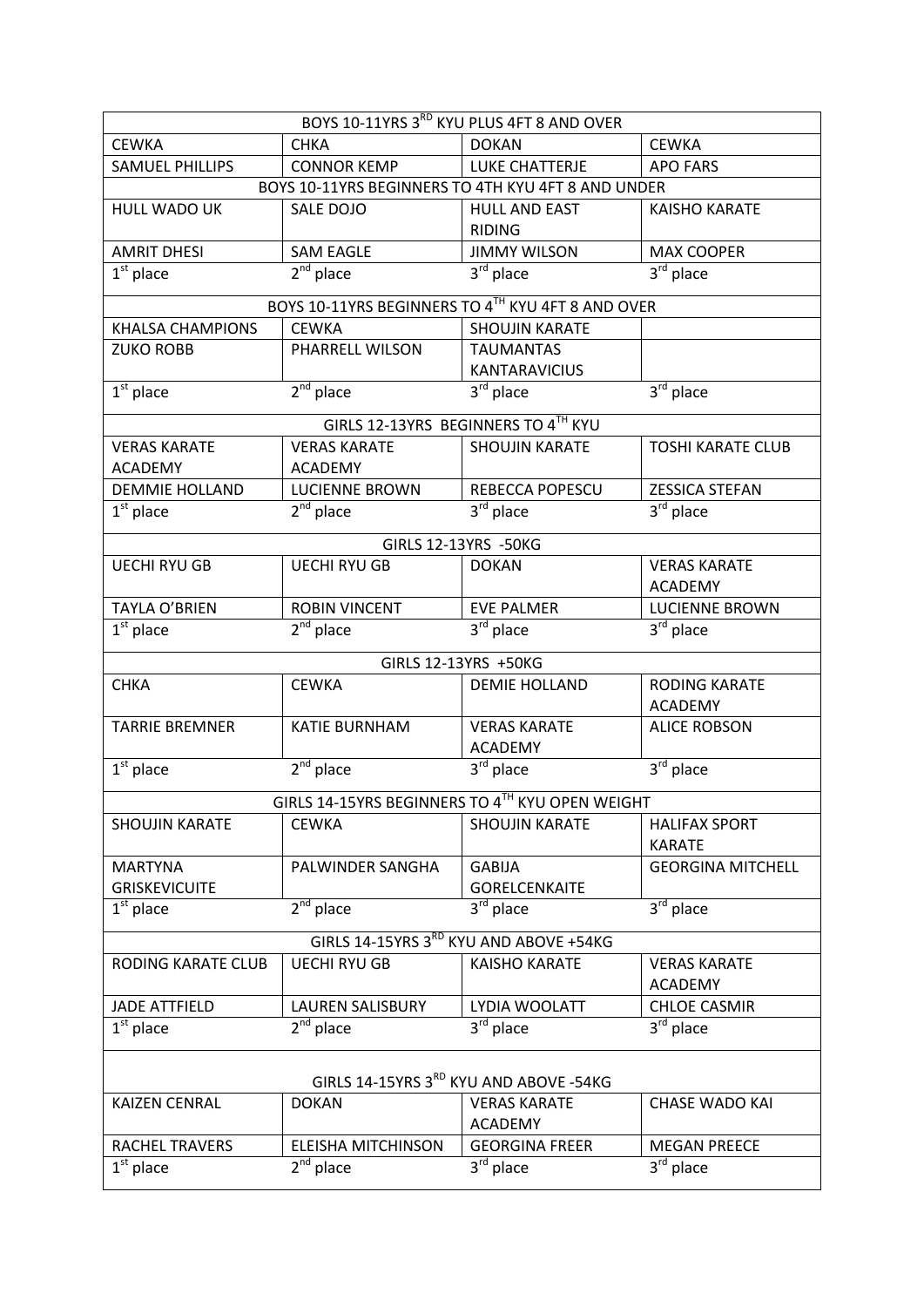| BOYS 12-13YRS BEGINNERS TO 4TH KYU |                                                |                              |                           |  |
|------------------------------------|------------------------------------------------|------------------------------|---------------------------|--|
| <b>KAIZEN CENTRAL</b>              | <b>SHOUJIN KARATE</b>                          | <b>CHKA</b>                  |                           |  |
| <b>OLIVER MANN</b>                 | <b>MANTAS GOREICENKA</b>                       | <b>ALFIE MADIGAN</b>         |                           |  |
| $1st$ place                        | $2nd$ place                                    | 3rd place                    | $3rd$ place               |  |
|                                    |                                                | BOYS 12-13YRS -57KG          |                           |  |
| HEI JO SHIN                        | <b>CHKA</b>                                    | <b>UMAA</b>                  | <b>AKS</b>                |  |
| PAJHAN JAFFARI                     | <b>STEPHEN LLOYD</b>                           | <b>DANIEL DRAKE</b>          | <b>JAMES GOR</b>          |  |
| $\overline{1^{st}}$ place          | $2nd$ place                                    | 3 <sup>rd</sup> place        | 3 <sup>rd</sup> place     |  |
|                                    |                                                | BOYS 12-13YRS -57KG          |                           |  |
| <b>JKS ENGLAND</b>                 | <b>BALCK SUN</b>                               | <b>JKS WALES</b>             | <b>BLACK SUN</b>          |  |
| <b>JOE HIRD</b>                    | <b>CHRISTIE HORILLO</b>                        | <b>HARRY DAVIES</b>          | <b>ADAM GILES</b>         |  |
| $1st$ place                        | $2nd$ place                                    | $3rd$ place                  | $3rd$ place               |  |
|                                    | BOYS 14-15YRS BEGINNERS TO 4TH KYU OPEN WEIGHT |                              |                           |  |
| <b>SHOUJN KARATE</b>               | <b>CEWKA</b>                                   | <b>BUDO JUKU</b>             | <b>TOSHI KARATE CLUB</b>  |  |
| <b>ELMANTAS</b>                    | <b>JONATHAN JAMES</b>                          | <b>CONNOR MEEK</b>           | PAVEL SANDU               |  |
| $1st$ place                        | $2nd$ place                                    | $\overline{3^{rd}}$ place    | 3rd place                 |  |
|                                    |                                                | BOYS 14-15YRS -63KG          |                           |  |
| <b>CHASE WADO KAI</b>              | <b>WADO RYU KARATE</b>                         | <b>MIDLAND KARATE</b>        | <b>MITSURU KARATE</b>     |  |
|                                    | <b>ACADEMY</b>                                 | <b>ASSOCIATION</b>           |                           |  |
| MITCHELL BRADLEY                   | <b>SCOTT McCOY</b>                             | LUKE MACKAY                  | <b>JED THOMPSON</b>       |  |
| $1st$ place                        | $2^{nd}$ place                                 | $3rd$ place                  | $3rd$ place               |  |
|                                    |                                                | BOYS 14-15 +63KG             |                           |  |
| PC KARATE                          | RODING KARATE CLUB                             | <b>OSTMA</b>                 | <b>WIKF ENGLAND</b>       |  |
| <b>CONNOR HEALY</b>                | <b>SHANE McGUINNESS</b>                        | <b>BEN CORNEL</b>            | <b>BRANDON WILKINS</b>    |  |
| $1st$ place                        | $2nd$ place                                    | $3rd$ place                  | 3rd place                 |  |
|                                    |                                                | FEMALE 16-17YRS -59KG        |                           |  |
| <b>UECHI RYU GB</b>                | <b>JKS ENGLAND</b>                             |                              |                           |  |
| <b>CHLOE SALISBURY</b>             | <b>LAURA MACKINTOSH</b>                        |                              |                           |  |
| $1st$ place                        | $2nd$ place                                    | 3rd place                    | $3rd$ place               |  |
|                                    |                                                |                              |                           |  |
|                                    |                                                | <b>FEMALE 16-17YRS +59KG</b> |                           |  |
| <b>CFWKA</b>                       | <b>CEWKA</b>                                   | <b>JKS IWALES</b>            | <b>RODING KARATE CLUB</b> |  |
| <b>MEGAN HILL</b>                  | <b>BETH JACKSON</b>                            | SELENA ONEIL-SMITH           | <b>JADE ATTFIELD</b>      |  |
| $1st$ place                        | $2^{nd}$ place                                 | 3 <sup>rd</sup> place        | 3 <sup>rd</sup> place     |  |
|                                    |                                                |                              |                           |  |
| MALE 16-17YRS -68KG                |                                                |                              |                           |  |
| <b>JKS ENGLAND</b>                 | <b>WIKE ENGLAND</b>                            | <b>KAISHO KARATE</b>         | <b>JKS WALES</b>          |  |
| <b>DAVID LISTER</b>                | <b>BRANDON WILKINS</b>                         | <b>MILES TURLEY</b>          | AARON O'NEIL SMITH        |  |
| $1st$ place                        | $2^{nd}$ place                                 | $3rd$ place                  | $3rd$ place               |  |
| MALE 16-17YRS +68KG                |                                                |                              |                           |  |
| <b>MITSURU KARATE</b>              | <b>MIDLAND KARATE</b>                          | <b>WIKE ENGLAND</b>          | <b>NORTHGATE</b>          |  |
|                                    | <b>ASSOCIATION</b>                             |                              |                           |  |
| <b>BRANDON CARR</b>                | <b>WILL TATHAM</b>                             | <b>CHARLIE COULSON</b>       | <b>TEMURI TURNER</b>      |  |
| $\overline{1^{ST}}$ place          | 2 <sup>nd</sup> Place                          | 3rd Place                    | 3rd Place                 |  |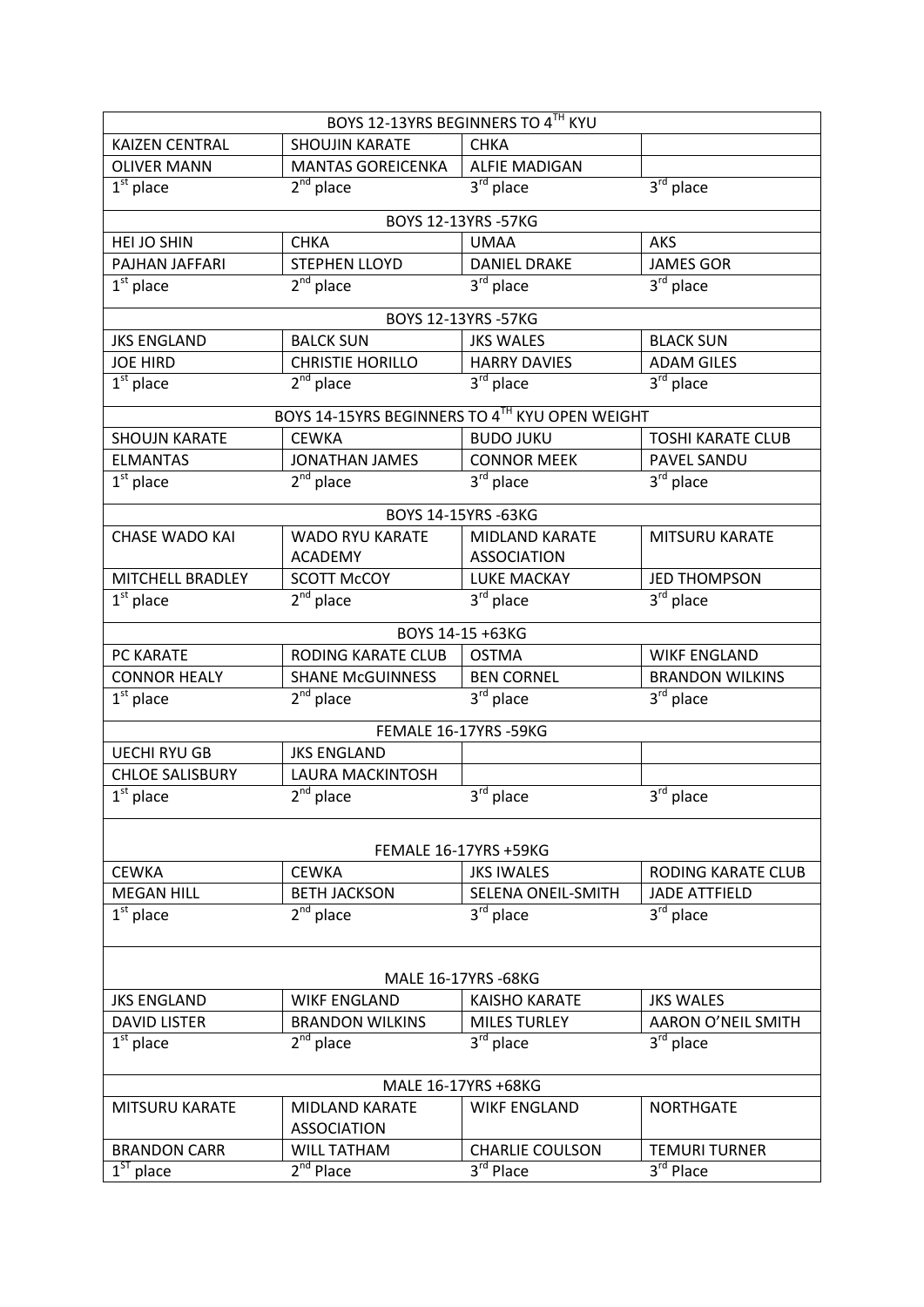| FEMALE 16-17YRS BEGINNERS TO 4TH KYU |                          |                                          |                                  |  |
|--------------------------------------|--------------------------|------------------------------------------|----------------------------------|--|
| <b>CEWKA</b>                         | <b>TOSHI KARATE CLUB</b> |                                          |                                  |  |
| PALWINDER SANGHA                     | <b>DELIA STOICA</b>      |                                          |                                  |  |
| $1st$ place                          | $2nd$ place              | 3rd place                                | $3rd$ place                      |  |
|                                      |                          | FEMALE 18YRS AND ABOVE -61KG             |                                  |  |
| <b>KAIZEN CENTRAL</b>                | YAMAKAI                  | SHUSHOKAN                                | <b>SHINDO KAI</b>                |  |
| <b>CARLA BURKITT</b>                 | <b>AMY LUKE</b>          | <b>KERRIE GRIFFIN</b>                    | <b>CAROL BIRD</b>                |  |
| $1st$ place                          | $2nd$ place              | 3 <sup>rd</sup> place                    | 3 <sup>rd</sup> place            |  |
|                                      |                          |                                          |                                  |  |
|                                      |                          | FEMALE 18YRS AND ABOVE +61KG             |                                  |  |
| <b>CEWKA</b>                         | <b>JKS IRELAND</b>       | <b>CHKA</b>                              | <b>JKS ENGLAND</b>               |  |
| <b>AMELIA HARVEY</b>                 | <b>GERI FRIEL</b>        | <b>VANESSA THUMES</b>                    | <b>TANYA HANLEY</b>              |  |
| $1st$ place                          | $2nd$ place              | 3rd place                                | 3 <sup>rd</sup> place            |  |
|                                      |                          | MALE OVER 18YRS PLUS - 67KG              |                                  |  |
| <b>ALEX HARTS KAIZEN</b>             | <b>CEWKA</b>             | <b>JKS ENGLAND</b>                       | <b>JKS ENGLAND</b>               |  |
| <b>PERRY MAYERS</b>                  | <b>LUKE MILLINGTON</b>   | <b>JOE BULMER</b>                        | <b>JOE BULMER</b>                |  |
|                                      |                          |                                          |                                  |  |
| $1st$ place                          | $2^{nd}$ place           | $3rd$ place                              | 3rd place                        |  |
|                                      |                          | MALE OVER 18YRS PLUS -75KG               |                                  |  |
| <b>CEWKA</b>                         | <b>BLACK SUN</b>         | <b>WADO RYU KARATE</b><br><b>ACADEMY</b> | <b>FRONTIER KARATE</b>           |  |
| <b>CURTIS HARVEY</b>                 | <b>GEORGE ADRIAN</b>     | <b>JAMES BOLTON</b>                      | <b>CHARLIE KNIGHT</b>            |  |
| $1st$ place                          | $2nd$ place              | $3rd$ place                              | $3^{\text{rd}}$ place            |  |
|                                      |                          | MALE OVER 18YRS PLUS +75KG               |                                  |  |
| <b>CEWKA</b>                         | <b>VERAS KARATE</b>      | <b>KFA</b>                               | <b>JKS ENGLAND</b>               |  |
|                                      | <b>ACDEMY</b>            |                                          |                                  |  |
| <b>CURTIS HARVEY</b>                 | <b>ALTON BROWN</b>       | <b>CALLUM WHATMORE</b>                   | <b>BEN RICHARDSON</b>            |  |
| $\overline{1}^{\text{st}}$ place     | $2nd$ place              | 3rd place                                | $3^{\overline{\text{rd}}}$ place |  |
|                                      |                          |                                          |                                  |  |
|                                      |                          | MALE OVER 35YRS KUMITE                   |                                  |  |
| <b>JKS ENGLAND</b>                   | <b>JKS ENGLAND</b>       | <b>JKS ENGLAND</b>                       | <b>JKS WALES</b>                 |  |
| <b>BEN RICHARDSON</b>                | RICHARD FEWKES           | <b>SAM COXON</b>                         | <b>GARY WHEELER</b>              |  |
| $1st$ place                          | $2nd$ place              | 3rd place                                | 3 <sup>rd</sup> place            |  |
| FEMALE OVER 30YRS KUMITE             |                          |                                          |                                  |  |
| <b>BLACK SUN</b>                     | <b>JKS WALES</b>         | <b>CHKA</b>                              | <b>FIGHT UNIT</b>                |  |
| <b>LORRAINE HARKIN</b>               | <b>RHIANNON ROGERS</b>   | <b>CLAIRE KEMP</b>                       | LISA BURKINSHAW                  |  |
| $1st$ place                          | $2nd$ place              | $3^{\overline{\text{rd}}}$ place         | $3rd$ place                      |  |
| BOYS TEAM 9YRS AND UNDER             |                          |                                          |                                  |  |
| <b>DOKAN</b>                         | <b>WIKF ENGLAND</b>      | <b>DOKAN</b>                             | <b>CEWKA</b>                     |  |
| <b>DOKAN A</b>                       | <b>WIKF</b>              | <b>DOKAN B</b>                           | <b>CEWKA</b>                     |  |
| $1st$ place                          | $2nd$ place              | $3^{\text{rd}}$ place                    | $\overline{3}^{\text{rd}}$ place |  |
|                                      |                          |                                          |                                  |  |
| <b>GIRLS TEAM 9YRS AND UNDER</b>     |                          |                                          |                                  |  |
| <b>DOKAN</b>                         | <b>TOSHI KARATE CLUB</b> | <b>CEWKA</b>                             | <b>TOSHI KARATE CLUB</b>         |  |
| <b>DOKAN A</b>                       | <b>TOSHI KARATE CLUB</b> | <b>CEWKA</b>                             | <b>TOSHI KARATE CLUB</b>         |  |
| $1st$ place                          | $2^{nd}$ place           | $3^{\overline{rd}}$ place                | $\overline{3}^{\text{rd}}$ place |  |